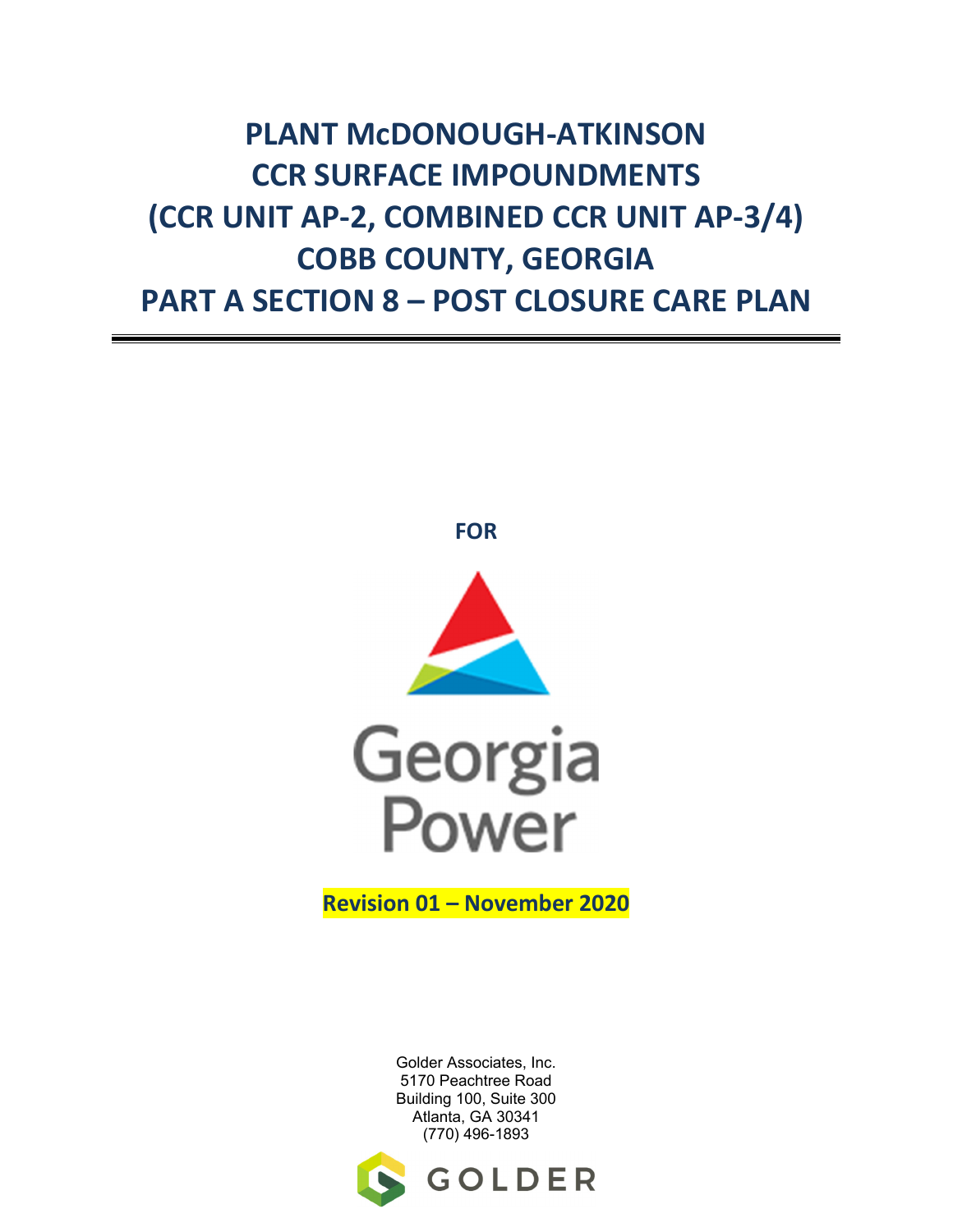## **Table of Contents**

| 2.1           |  |  |
|---------------|--|--|
| $2.2^{\circ}$ |  |  |
| 2.3           |  |  |
| 2.3.1         |  |  |
| 2.3.2         |  |  |
| 2.3.3         |  |  |
| 2.4           |  |  |
| 2.5           |  |  |
|               |  |  |
| 3.1           |  |  |
|               |  |  |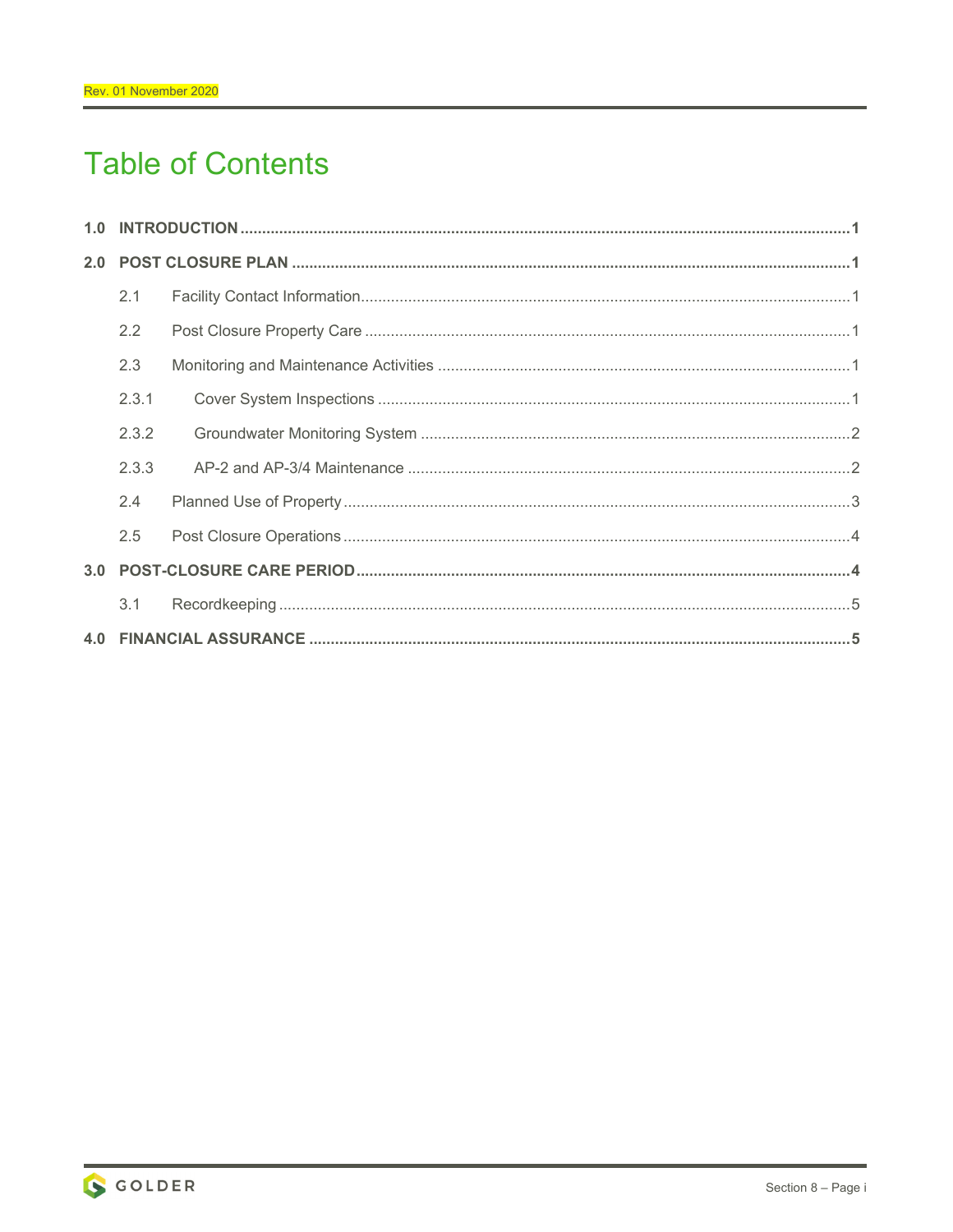## **1.0 INTRODUCTION**

This Post-Closure Care Plan for Georgia Power's Plant McDonough AP-2 and AP-3/4 was prepared in accordance with the State of Georgia Solid Waste Management Rule 391-3-4-.10(9)(c)(5)(v) as well as 40 CFR Part §257, Subpart D and meets the requirements of 40 CFR §257.104.

AP-2 has undergone CCR removal in accordance with §257.102(c). AP-3 and the adjacent AP-4 are currently being consolidated and closed in place as Combined Unit AP-3/4 in accordance with §257.102(c) and §257.102(d), and no longer receive CCR. This plan will be used to guide the post-closure care for the closed AP-2 and Combined AP-3/4 Units.

## **2.0 POST CLOSURE PLAN**

## **2.1 Facility Contact Information**

During the post-closure care period, the following person(s) or office can be contacted about the facility:

Georgia Power Company General Manager, Environmental Affairs 241 Ralph McGill Boulevard Atlanta, GA 30308 404-506-6505

## **2.2 Post Closure Property Care**

The owner/operator shall complete post closure care for the CCR unit which shall consist of at least:

- **Maintaining the integrity and effectiveness of the final cover system, including making repairs to the final** cover as necessary to correct the effects of settlement, subsidence, erosion, or other events, and preventing run-on and run-off from eroding or otherwise damaging the final cover; and
- **Maintaining the groundwater monitoring system and monitoring the groundwater in accordance with the** requirements of 40 CFR §257.90 through 40 CFR §257.98.

## **2.3 Monitoring and Maintenance Activities**

Throughout the post-closure care period, the site shall be inspected to maintain the structural integrity of the cover system. Inspections will be completed to ensure that all CCR remain properly covered by the final cover system and stormwater control systems are maintained in proper working condition.

Any areas identified during inspections that require repair work shall be noted and scheduled for repairs as quickly as practical. Any repair work on the final cover system shall meet or exceed the design requirements. Final cover inspection and repair protocols will be performed following the manufacturer's guidance for ClosureTurf™ provided by Watershed Geosynthetics, and will be routinely reviewed and updated per current best management practices.

### **2.3.1 Cover System Inspections**

The AP-3/4 cover and stormwater control systems will be periodically inspected to monitor the function and integrity of the systems. Inspections will be completed on a quarterly and annual as listed in Table 1. During each quarterly and annual inspection, the appropriate inspection checklists should be completed, and any areas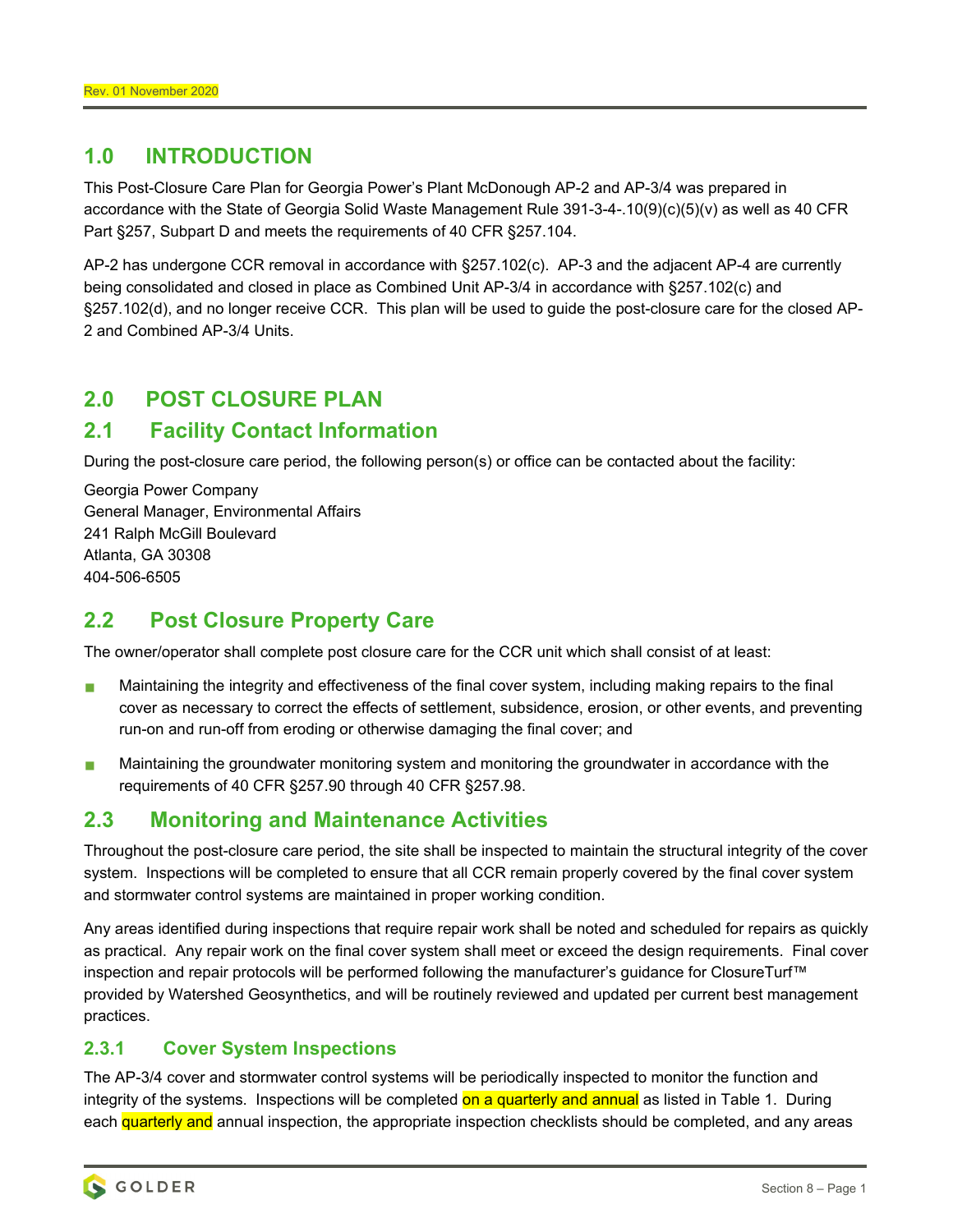in need of repair should be noted on the appropriate checklist and logged in a repair log and maintained in the facility operating record. As all CCR material has been removed from the AP-2 Unit, there is no regulated cover system at AP-2 and post closure cover system inspections of the AP-2 Unit are not required.



| <b>Frequency</b> | <b>Description</b>                                                                                                                                                                                                                                                                                                                                                                                                                                                                        |
|------------------|-------------------------------------------------------------------------------------------------------------------------------------------------------------------------------------------------------------------------------------------------------------------------------------------------------------------------------------------------------------------------------------------------------------------------------------------------------------------------------------------|
| Quarterly        | Slow driving or walking inspection focusing on:<br>Obvious signs of damage<br>General performance of the cover system and associated<br><b>structures</b><br><b>General housekeeping and site maintenance</b>                                                                                                                                                                                                                                                                             |
| Annually         | Detailed walking inspection of all areas of the Unit, including:<br>Cover systems - turf seams, anchor trenches, infill and armoring<br>conditions, and vegetation where applicable<br>Stormwater systems - outfalls, berms, channels, and culverts<br>×.<br>Slopes, berms, and roads<br>Monitoring wells and instrumentation<br>ш<br>Site security and maintenance<br>×.<br>Other structures or areas within the site boundary that may<br>m.<br>impact the integrity of the closed unit |

### **2.3.2 Groundwater Monitoring System**

The groundwater monitoring system required by 391-3-4-.10(6) will be maintained throughout the required postclosure care period. Groundwater monitoring, as required by §257.90 through 257.98 as well as State of Georgia Solid Waste Management Rule 391-3-4-.10(6), will be performed on a semiannual basis during the required postclosure care period. The multi-unit Groundwater Monitoring Plan for AP-2 and AP-3/4 is presented in Section 6 in Part A of this permit application.

### **2.3.3 AP-2 and AP-3/4 Maintenance**

Following closure, maintenance and repairs will be provided on the final cover system for the required postclosure care period so that the integrity and effectiveness of the final cover system will be maintained. Maintenance activities will include, but not be limited to:

- Any needed repairs to the final cover system to correct damages related to settlement, subsidence, erosion, or other events, and will be performed to prevent run-off from eroding or otherwise damaging the final cover.
- **Repair of erosion features**
- Repairs to any observed synthetic cover system components damage
- Re-establishment of vegetation (where applicable)
- Repairs to accessible portions of pipe outfalls and underdrain collection systems
- Housekeeping and general upkeep of the closed Units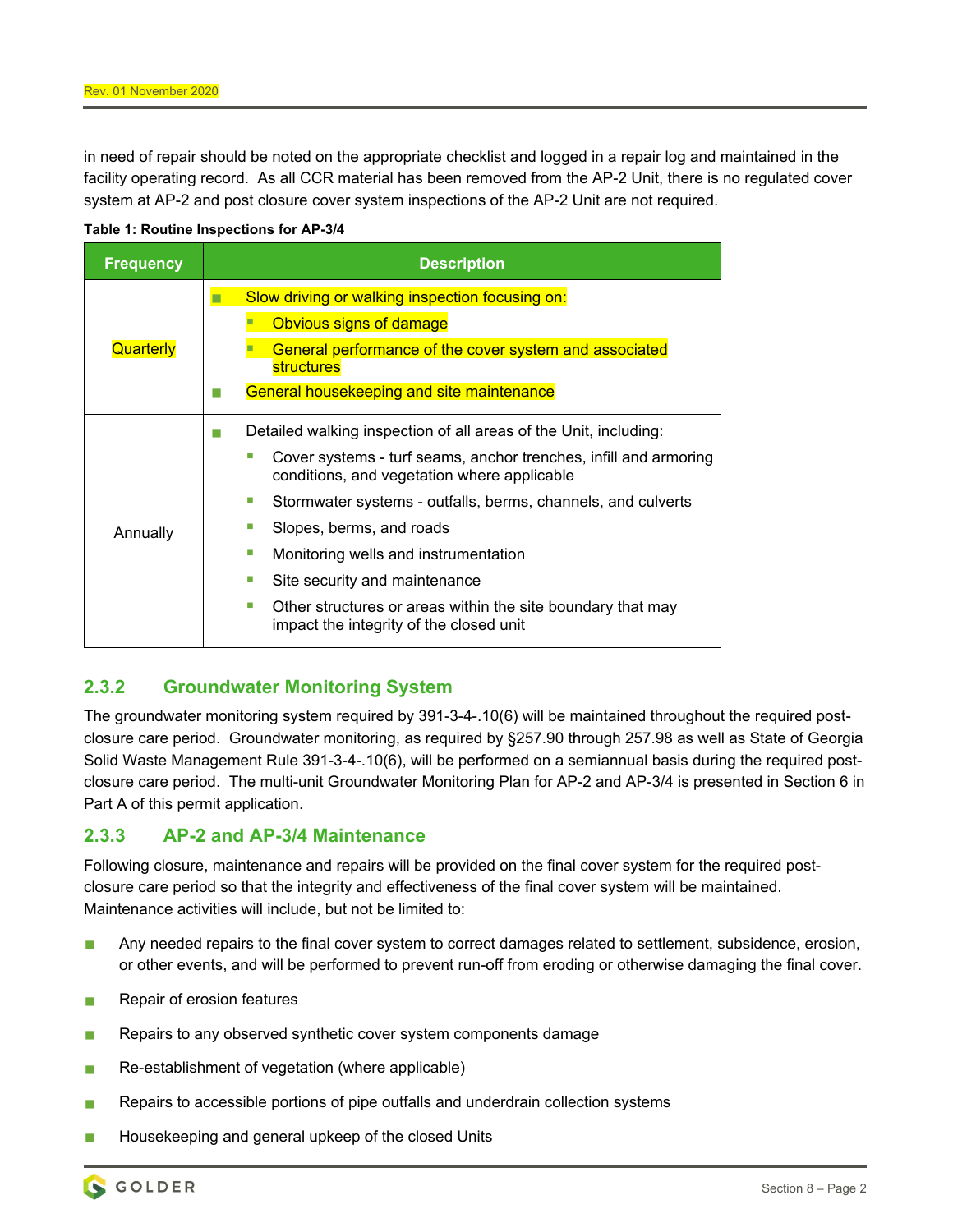Regular maintenance will be performed on a semi-annual schedule, with more frequent maintenance performed if and as needed following the inspections performed by qualified personnel, summarized in Section 3.3.2.

# **2.4 Planned Use of Property**

### *AP-2*

AP-2 CCR removal activities concluded in the first quarter of 2017 for closure by removal. Future development for AP-2 includes a proposed backfill of the excavated unit utilizing compacted, clean soil. Following backfilling of AP-2, additional proposed future development of AP-2 may include the following:

- **Material lay down area for use by facility operations personnel. All material temporarily stored over the** ClosureTurf™ cover system will be evaluated to prevent damage to the cover system.
- **Plant personnel recreational area**
- **Future temporary or overflow vehicle parking**
- $\blacksquare$  Future site infrastructure

It is noted that the limits of AP-2 include active plant transmission and other power plant infrastructure that will be maintained and may require repairs and replacement of materials including installation of temporary and permanent support infrastructure.

Any future use of the property after closure will consider maintaining the functionality of the groundwater monitoring system.

### *AP-3/4*

AP-3/4 is being evaluated for future potential developments following the complete closure of the unit. At present, future development plans include the potential installation of a solar panel farm over the gently sloped top deck of the unit as well as the south facing slopes of AP-3/4. These potential solar development areas are presented in the AP-3/4 Closure Plans in Part A of this permit application.

The potential installation of the solar panel farm may include, but is not limited to, the following components and activities:

- Solar panel infrastructure installation
- **Installation of transmission lines for conveyance of solar energy**
- Access to solar panel farm areas via designed access roads and on ClosureTurf™

Portions of the closed unit are proposed to be used for temporary storage or staging of maintenance or replacement materials for the Unit such as additional infill, turf, liner, rock and other materials.

It is noted that the limits of AP-3/4 include an active natural gas pipeline, active plant transmission, water treatment, and other power plant infrastructure that will be maintained and may require repairs and replacement of materials including installation of temporary and permanent support infrastructure. Any future use of the property after closure will not disturb the integrity of the final cover or any other component of the containment system. Furthermore, the functionality of the groundwater monitoring system will be maintained.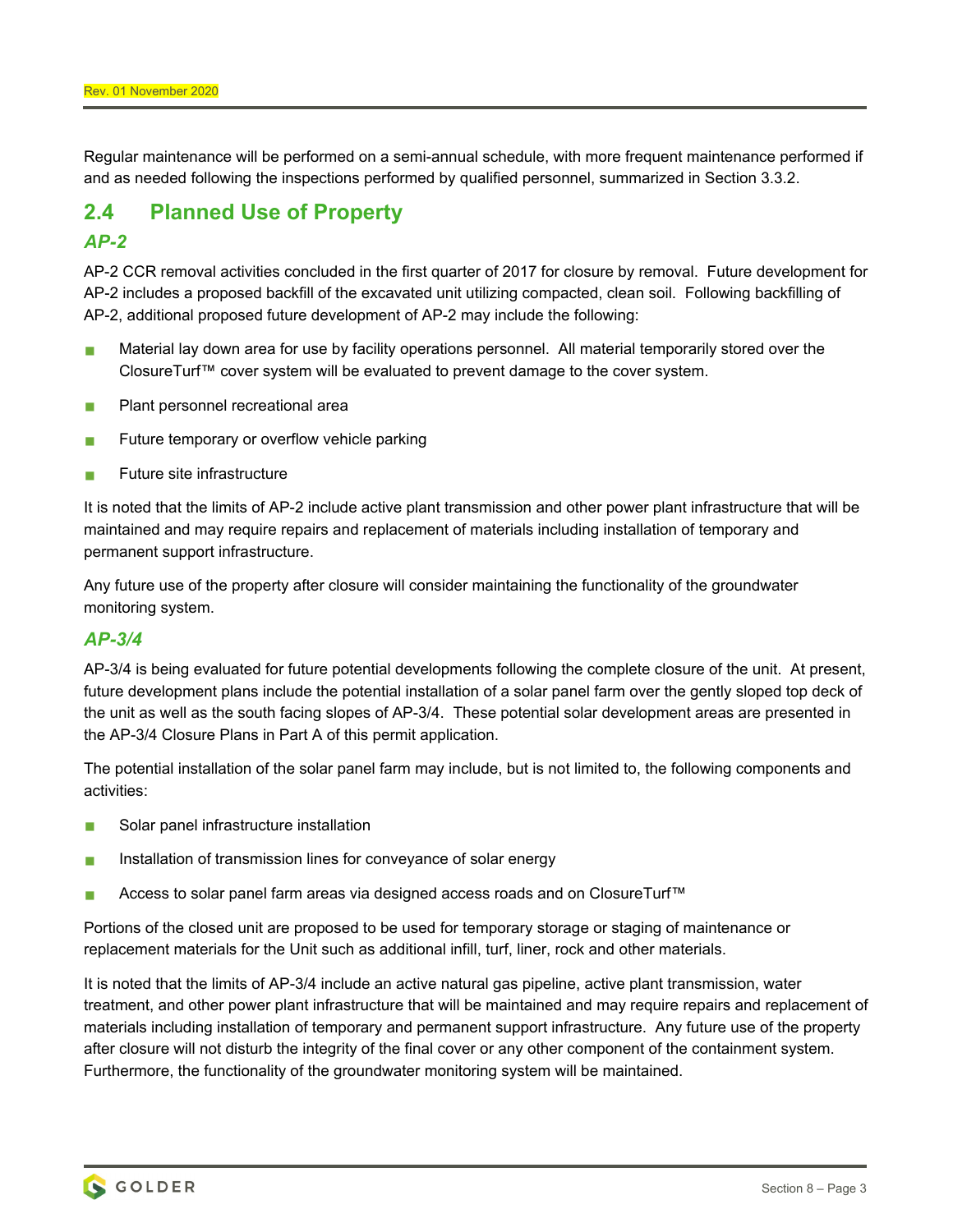### **2.5 Post Closure Operations**

Plant operations and maintenance will occur within the permit boundary but outside the limits of the CCR consolidation area (e.g. outside the waste boundary and final cover system). Activities not directly affecting the CCR consolidation or final cover system, such as those needed to construct, maintain, replace or repair systems for electric power generation or its delivery (such as subsurface piping, electrical appurtenances, transmission structures, etc.) may be conducted at the Permittee's discretion.

Operation and maintenance of transmission and/or distribution structures within the limits of the CCR consolidation area as engineered and permitted not directly affecting the CCR consolidation or final cover system, may also be conducted at the Permittee's discretion.

However, should utility operations be required such that the final cover system is required to be disturbed, notification shall be provided to the Director of EPD that the demonstration of any disturbance to the final cover, liner, or other component of the containment system including any removal of CCR, will not increase the potential threat to human health or the environment, and a report documenting the repair of the final cover system will be placed in the facility operating record. The repair documentation will include as-builts, CQA information, and certification from a professional engineer licensed to practice in Georgia.

Activities related to ongoing operations at AP-2 and AP-3/4 within the AP-2 and AP-3/4 permit boundary may include but are not limited to those listed below.

### *Water Treatment*

Contact water collected from the onsite CCR Units from dewatering wells, under-slope drainage systems, and other potential sources will be conveyed to the proposed on-site water treatment facility located south of the AP-3/4 closure system. Contact water will be treated for discharge per the facility's dewatering plan during closure, contact water management as outlined in the Engineering Report presented in Section B of this permit application, and the facility's active NPDES permit (Permit No. GA0001431).

#### *Piezometers, Dewatering Wells, and Instrumentation*

Instrumentation for the AP-3/4 closure consists of piezometers for water level documentation and inclinometers monitoring potential movement of the eastern slope of AP-3/4, as well as temporary dewatering wells used to accelerate long term unit dewatering. The site instrumentation will be routinely inspected and maintenance will be performed as needed per the facility's instrumentation guidance. Instrumentation associated with AP-3/4 is also presented on the Contact Water Management and Instrumentation Plan presented in the AP-3/4 Closure Plans in Part A of this permit application.

#### *Solar Development*

The Closure Plan for AP-2 and AP-3/4 presented in this Part of the permit application indicates potential future development for an on-site solar farm. Additional details for the future solar development are included in the Solar Development Plan in Part B Section 5 of this permit application, and includes plans for solar panels along the top deck of AP-3/4. If solar development proceeds it will include construction of solar panel, ballast system, and other electric infrastructure to tie in to the existing transmission service at Plant McDonough.

### **3.0 POST-CLOSURE CARE PERIOD**

In accordance with 40 CFR §257.104(c), Georgia Power will conduct post-closure care for 30 years for AP-3/4. If, at the end of the 30-year post-closure care period, groundwater at AP-3/4 is being monitored under the